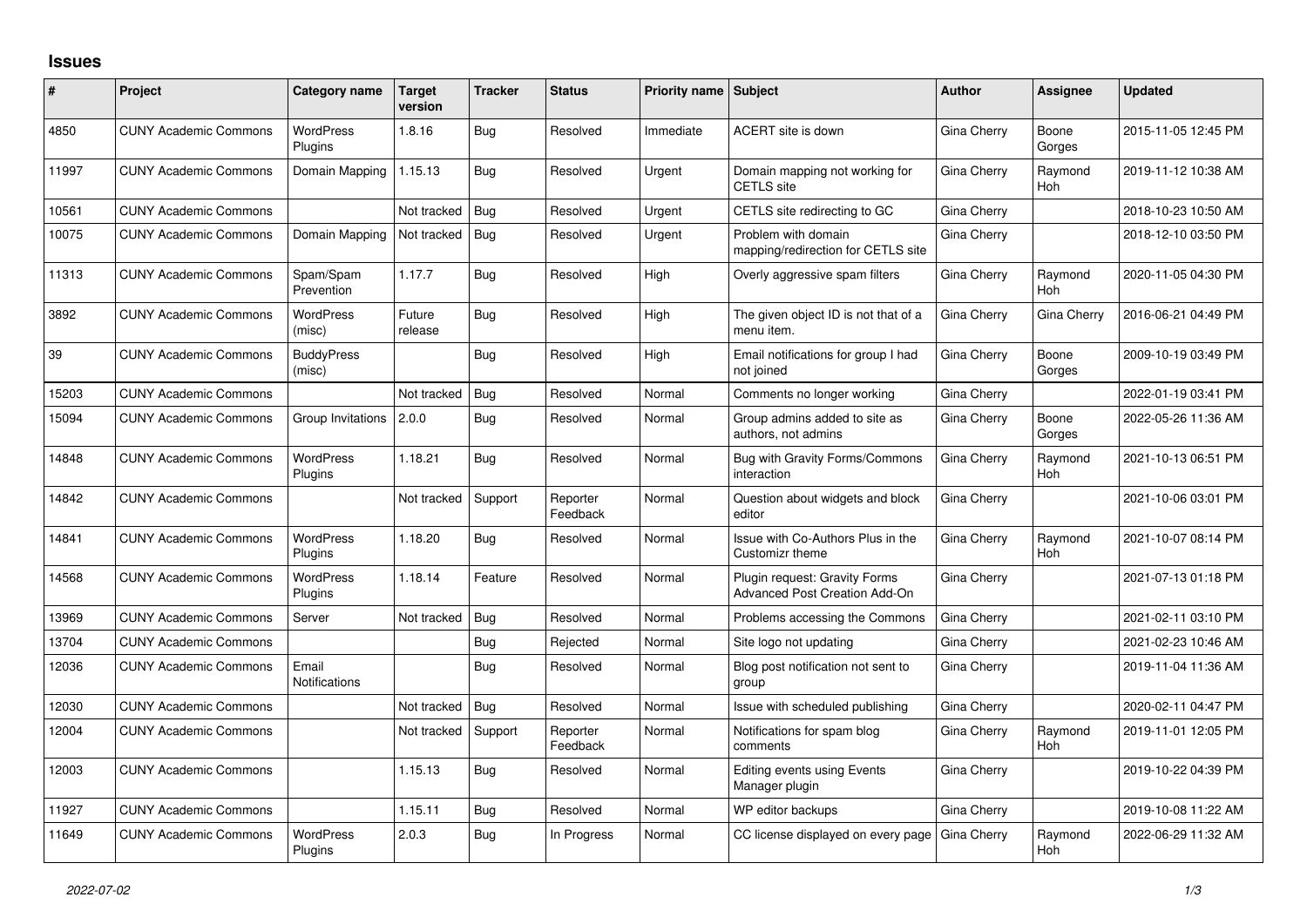| #     | Project                      | Category name                 | Target<br>version | <b>Tracker</b> | <b>Status</b> | Priority name Subject |                                                                              | Author             | Assignee              | Updated             |
|-------|------------------------------|-------------------------------|-------------------|----------------|---------------|-----------------------|------------------------------------------------------------------------------|--------------------|-----------------------|---------------------|
| 11646 | <b>CUNY Academic Commons</b> |                               | Not tracked       | Feature        | Resolved      | Normal                | Redmine request                                                              | Gina Cherry        |                       | 2019-07-23 11:17 AM |
| 11582 | <b>CUNY Academic Commons</b> |                               |                   | Bug            | Rejected      | Normal                | Site privacy options                                                         | Gina Cherry        |                       | 2019-06-20 11:26 AM |
| 11545 | <b>CUNY Academic Commons</b> | WordPress<br>Plugins          | Not tracked       | Support        | New           | Normal                | Twitter searches in WordPress                                                | Gina Cherry        | Matt Gold             | 2019-09-23 01:03 PM |
| 11518 | <b>CUNY Academic Commons</b> |                               | Not tracked       | Bug            | Resolved      | Normal                | Question about group events                                                  | <b>Gina Cherry</b> |                       | 2019-06-04 02:14 PM |
| 11513 | <b>CUNY Academic Commons</b> | Email<br>Notifications        | 1.15.4            | Bug            | Resolved      | Normal                | Extra group notification                                                     | Gina Cherry        | Raymond<br><b>Hoh</b> | 2019-06-25 04:22 PM |
| 11512 | <b>CUNY Academic Commons</b> |                               |                   | Bug            | Duplicate     | Normal                | Links not opening in new tab                                                 | Gina Cherry        |                       | 2019-06-04 11:08 AM |
| 11511 | <b>CUNY Academic Commons</b> | <b>WordPress</b><br>Plugins   | 1.15.3            | Feature        | Resolved      | Normal                | Plug-in request                                                              | Gina Cherry        |                       | 2019-06-11 11:05 AM |
| 11508 | <b>CUNY Academic Commons</b> |                               | 1.15.3            | <b>Bug</b>     | Resolved      | Normal                | Bug with "Send to Group"                                                     | Gina Cherry        |                       | 2019-06-11 10:31 AM |
| 11507 | <b>CUNY Academic Commons</b> |                               |                   | Bug            | Rejected      | Normal                | Apply layout to existing site?                                               | Gina Cherry        |                       | 2019-05-31 01:33 PM |
| 11501 | <b>CUNY Academic Commons</b> |                               | 1.15.3            | <b>Bug</b>     | Resolved      | Normal                | Error message when editing post                                              | Gina Cherry        |                       | 2019-05-31 10:57 AM |
| 11488 | <b>CUNY Academic Commons</b> | WordPress<br>Plugins          | 1.15.8            | Bug            | Resolved      | Normal                | Co-authors plus plug-in                                                      | Gina Cherry        | Raymond<br>Hoh        | 2019-08-27 11:36 AM |
| 11451 | <b>CUNY Academic Commons</b> | Group Blogs                   | 1.16              | Feature        | Resolved      | Normal                | 'Send to group' checkbox should<br>remain unchecked for saved draft<br>posts | Gina Cherry        | Boone<br>Gorges       | 2019-12-04 10:51 AM |
| 11444 | <b>CUNY Academic Commons</b> |                               | 1.15.1            | Bug            | Resolved      | Normal                | New site settings not saved                                                  | Gina Cherry        |                       | 2019-05-14 11:15 AM |
| 11441 | <b>CUNY Academic Commons</b> | Reply By Email                | 1.15.3            | Bug            | Resolved      | Normal                | Blog/group comments                                                          | Gina Cherry        | Raymond<br><b>Hoh</b> | 2019-06-11 11:05 AM |
| 11398 | <b>CUNY Academic Commons</b> | Email<br><b>Notifications</b> | 1.15              | Bug            | Resolved      | Normal                | Blog post notification emails are not<br>formatted                           | Gina Cherry        | Raymond<br>Hoh        | 2019-05-07 03:22 PM |
| 11312 | <b>CUNY Academic Commons</b> | <b>WordPress</b><br>Plugins   | Not tracked       | Bug            | Resolved      | Normal                | Cannot add guest author to post                                              | Gina Cherry        |                       | 2019-04-11 09:56 PM |
| 11311 | <b>CUNY Academic Commons</b> | WordPress<br>Plugins          | 1.14.11           | Feature        | Resolved      | Normal                | Request for post expiration plug-in                                          | Gina Cherry        | Raymond<br>Hoh        | 2019-04-15 10:47 AM |
| 11160 | <b>CUNY Academic Commons</b> | Email<br><b>Notifications</b> | 1.14.8            | Bug            | Resolved      | Normal                | Return of duplicate email<br>notifactions for blog comments                  | Gina Cherry        | Raymond<br>Hoh        | 2019-02-27 12:33 AM |
| 10847 | <b>CUNY Academic Commons</b> | <b>Blogs</b><br>(BuddyPress)  | 1.15              | Feature        | Resolved      | Normal                | Select which blog posts are sent to<br>group                                 | Gina Cherry        | Boone<br>Gorges       | 2019-04-23 03:54 PM |
| 10800 | <b>CUNY Academic Commons</b> | Email<br>Notifications        | 1.14.3            | Bug            | Resolved      | Normal                | Duplicate email notifications on blog   Gina Cherry<br>comments              |                    | Raymond<br>Hoh        | 2019-02-13 06:05 PM |
| 10645 | <b>CUNY Academic Commons</b> |                               | 1.13.13           | <b>Bug</b>     | Resolved      | Normal                | Facebook link in groups                                                      | Gina Cherry        |                       | 2018-10-31 04:51 PM |
| 10363 | <b>CUNY Academic Commons</b> |                               |                   | Bug            | Resolved      | Normal                | Domain mapping for CETLS site                                                | Gina Cherry        |                       | 2018-10-23 10:52 AM |
| 9570  | <b>CUNY Academic Commons</b> | WordPress<br>Plugins          | 1.12.13           | Bug            | Resolved      | Normal                | Guest authors in Co-Authors Plus<br>plug-in not working                      | Gina Cherry        | Boone<br>Gorges       | 2018-05-01 06:10 PM |